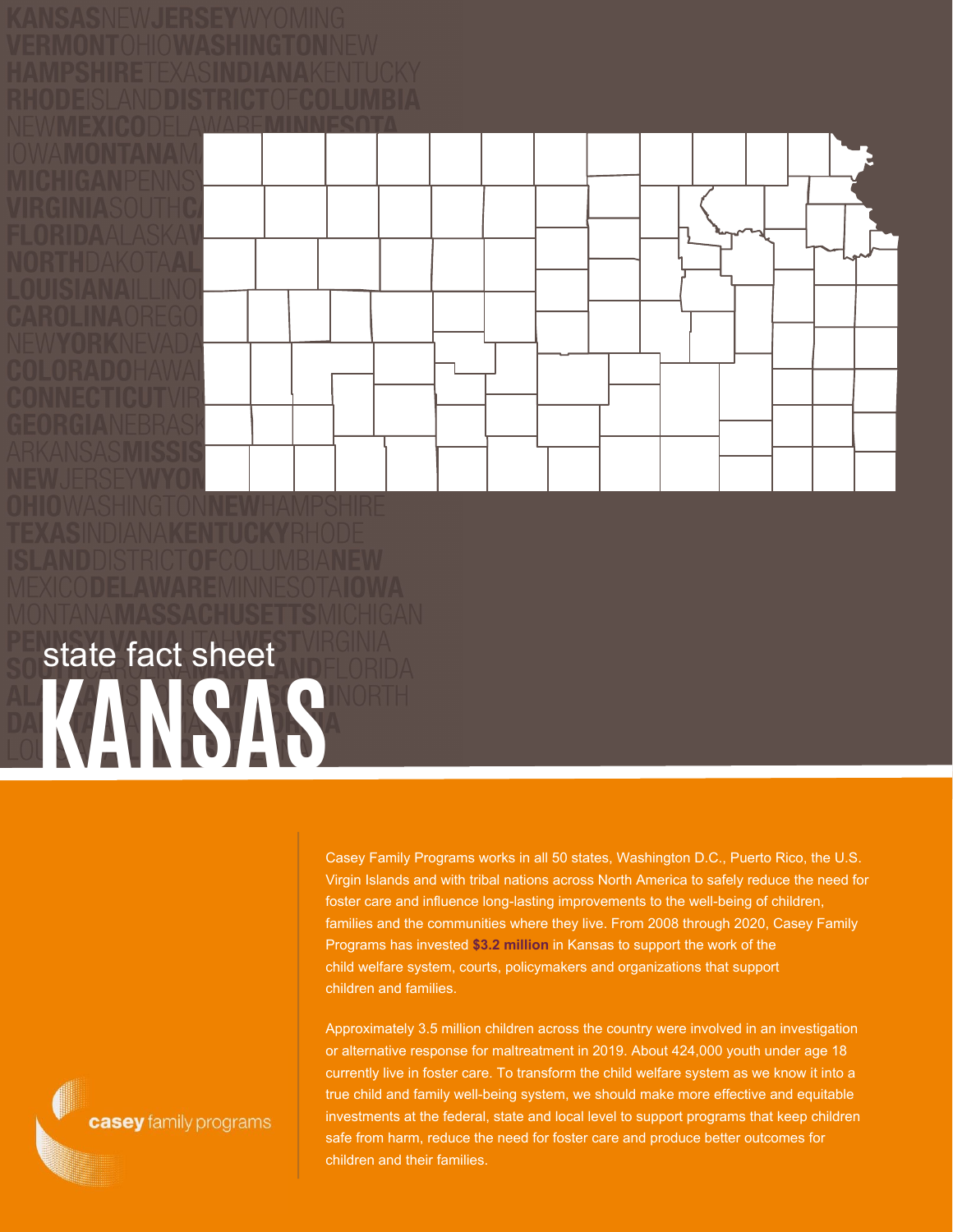We talk about a "foster care system," but the goal is to create a child and family well-being system that prevents abuse and neglect and helps every child grow up safely in his or her own family whenever possible. Rather than waiting for maltreatment to occur, we can improve the safety of children who have come to the attention of child protective services by helping their families with evidence-based and promising practices.

Across Kansas in 2019, approximately:



Most states currently are limited to using the bulk of the \$9.8 billion in dedicated federal child welfare funding only for services related to foster care. The Family First Prevention Services Act of 2018 and the Family First Transition Act of 2019 provide states with the historic opportunity to invest federal funding to support preventive services, including substance abuse, mental health and parental skill training, so more children can remain safely at home. States and tribes now have access to new federal prevention resources to help keep children safe from harm in the first place by helping strengthen their families.

How federal child welfare funding is currently aligned in Kansas\*:

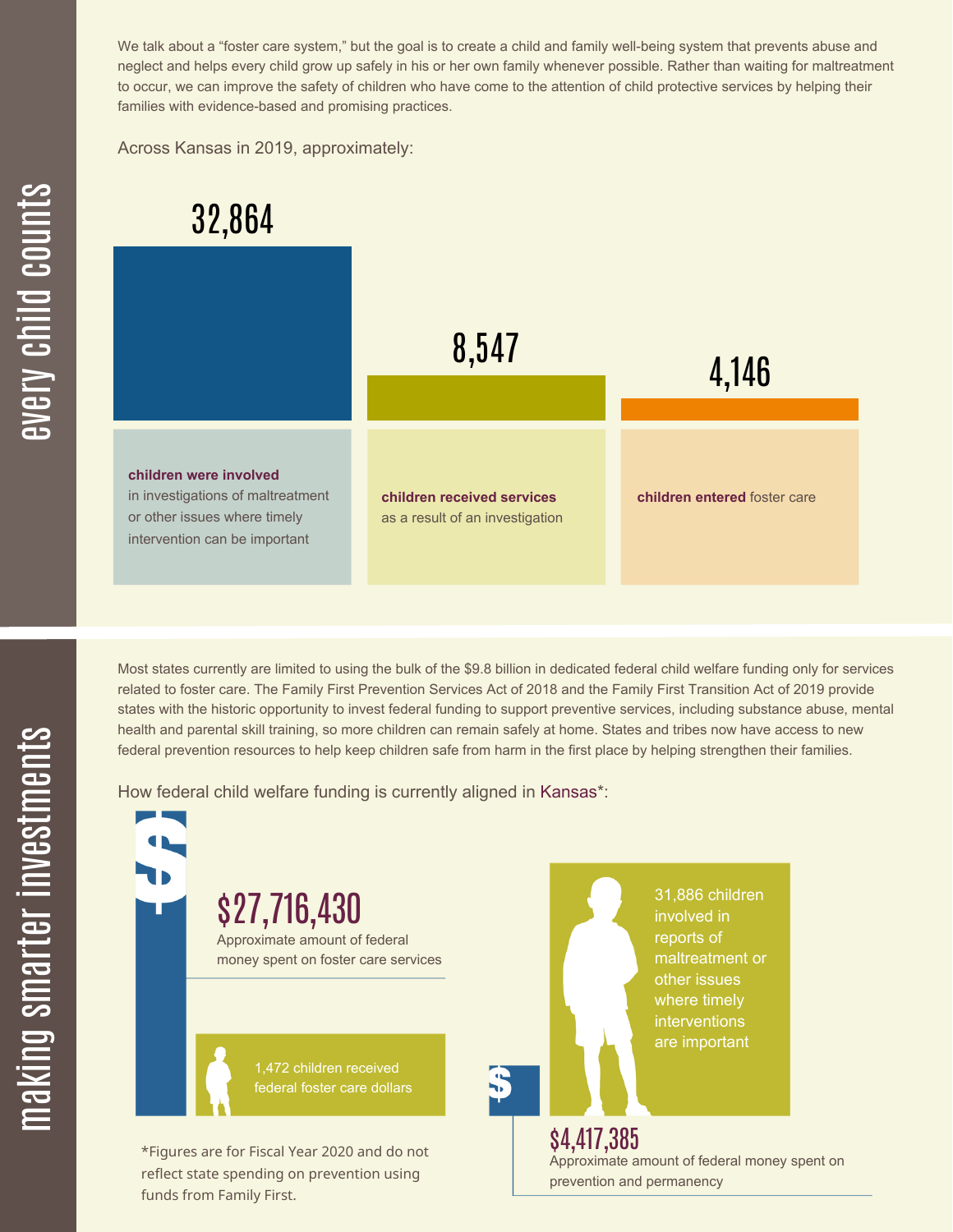Safety and effective response go hand in hand. Most children enter foster care due to neglect and other reasons — not because of physical or sexual abuse. In Kansas, providing targeted and effective interventions as soon as possible, including by accessing new federal resources provided under the Family First Prevention Services Act and the Family First Transition Act, can safely allow children to remain with their families and thrive.

## Reasons children in Kansas enter foster care:





\*"Other" includes parental substance abuse, child substance abuse, child disability, child behavior problems, parent death, parent incarceration, caretaker inability to cope, relinquishment or inadequate housing.

95% of children in Kansas do not experience a repeat occurrence of maltreatment within six months

 $\overline{\mathbf \Theta}$  $\overline{\mathbf{C}}$ <u>pin</u>  $\overline{\mathbf{C}}$  $\overline{\mathbf{C}}$  $\equiv$  $\overline{\mathbf{c}}$  $\overline{\phantom{0}}$  $\boldsymbol{\mathcal{O}}$ a  $\overrightarrow{\mathbf{e}}$ 

 $\overline{\phantom{1}}$ 

What happens to children who end up in foster care? Most are safely reunited with their own family or extended family. A significant number are adopted. Under the Family First Prevention Services Act, communities can more easily invest in helping more children to grow up in safe, stable families by providing appropriate and timely services prior to the need for removal, or

Among children in Kansas who exited foster care in 2019:

after they return home or have been adopted.